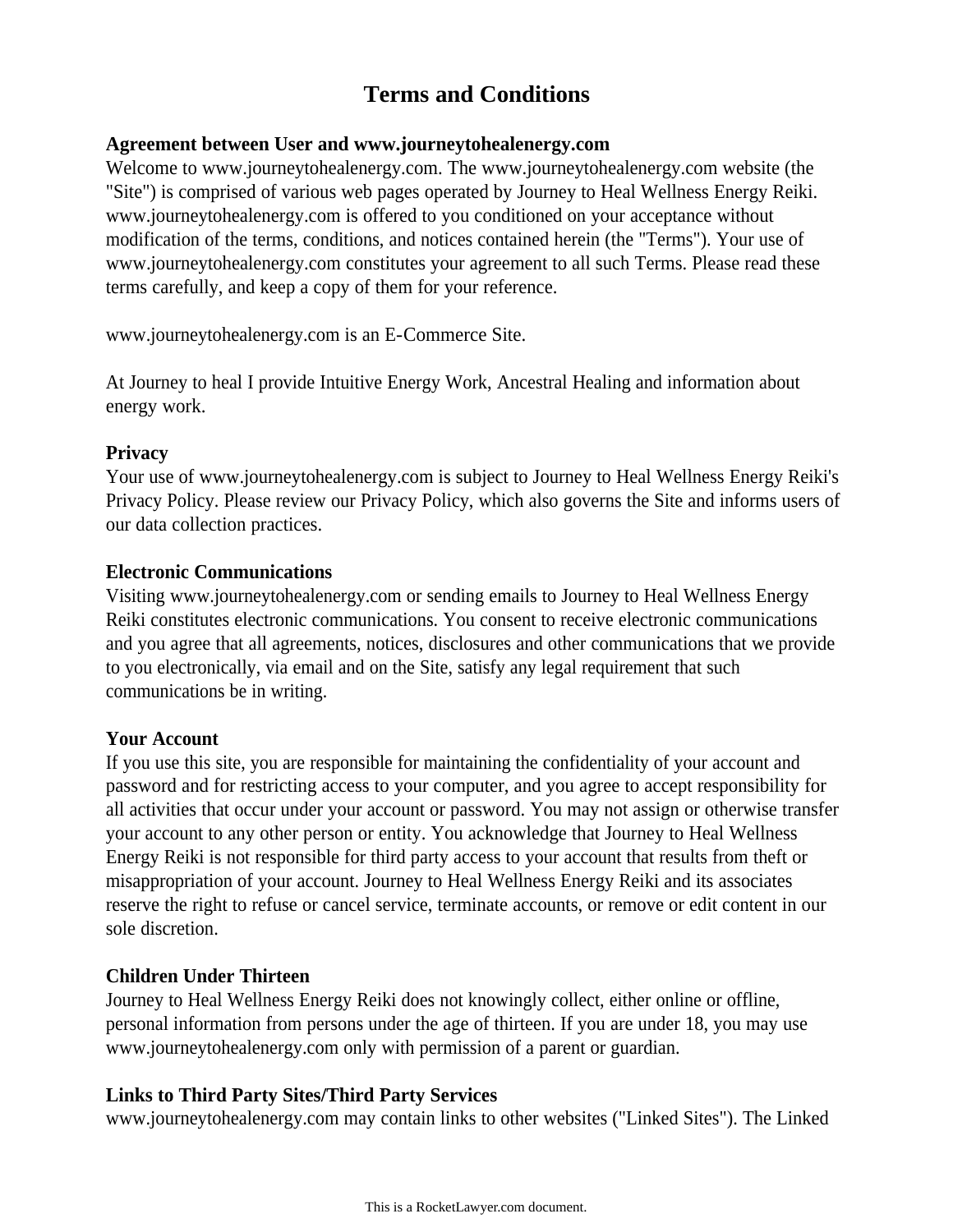Sites are not under the control of Journey to Heal Wellness Energy Reiki and Journey to Heal Wellness Energy Reiki is not responsible for the contents of any Linked Site, including without limitation any link contained in a Linked Site, or any changes or updates to a Linked Site. Journey to Heal Wellness Energy Reiki is providing these links to you only as a convenience, and the inclusion of any link does not imply endorsement by Journey to Heal Wellness Energy Reiki of the site or any association with its operators.

Certain services made available via www.journeytohealenergy.com are delivered by third party sites and organizations. By using any product, service or functionality originating from the www.journeytohealenergy.com domain, you hereby acknowledge and consent that Journey to Heal Wellness Energy Reiki may share such information and data with any third party with whom Journey to Heal Wellness Energy Reiki has a contractual relationship to provide the requested product, service or functionality on behalf of www.journeytohealenergy.com users and customers.

# **No Unlawful or Prohibited Use/Intellectual Property**

You are granted a non-exclusive, non-transferable, revocable license to access and use www.journeytohealenergy.com strictly in accordance with these terms of use. As a condition of your use of the Site, you warrant to Journey to Heal Wellness Energy Reiki that you will not use the Site for any purpose that is unlawful or prohibited by these Terms. You may not use the Site in any manner which could damage, disable, overburden, or impair the Site or interfere with any other party's use and enjoyment of the Site. You may not obtain or attempt to obtain any materials or information through any means not intentionally made available or provided for through the Site.

All content included as part of the Service, such as text, graphics, logos, images, as well as the compilation thereof, and any software used on the Site, is the property of Journey to Heal Wellness Energy Reiki or its suppliers and protected by copyright and other laws that protect intellectual property and proprietary rights. You agree to observe and abide by all copyright and other proprietary notices, legends or other restrictions contained in any such content and will not make any changes thereto.

You will not modify, publish, transmit, reverse engineer, participate in the transfer or sale, create derivative works, or in any way exploit any of the content, in whole or in part, found on the Site. Journey to Heal Wellness Energy Reiki content is not for resale. Your use of the Site does not entitle you to make any unauthorized use of any protected content, and in particular you will not delete or alter any proprietary rights or attribution notices in any content. You will use protected content solely for your personal use, and will make no other use of the content without the express written permission of Journey to Heal Wellness Energy Reiki and the copyright owner. You agree that you do not acquire any ownership rights in any protected content. We do not grant you any licenses, express or implied, to the intellectual property of Journey to Heal Wellness Energy Reiki or our licensors except as expressly authorized by these Terms.

# **Use of Communication Services**

The Site may contain bulletin board services, chat areas, news groups, forums, communities, personal web pages, calendars, and/or other message or communication facilities designed to enable you to communicate with the public at large or with a group (collectively, "Communication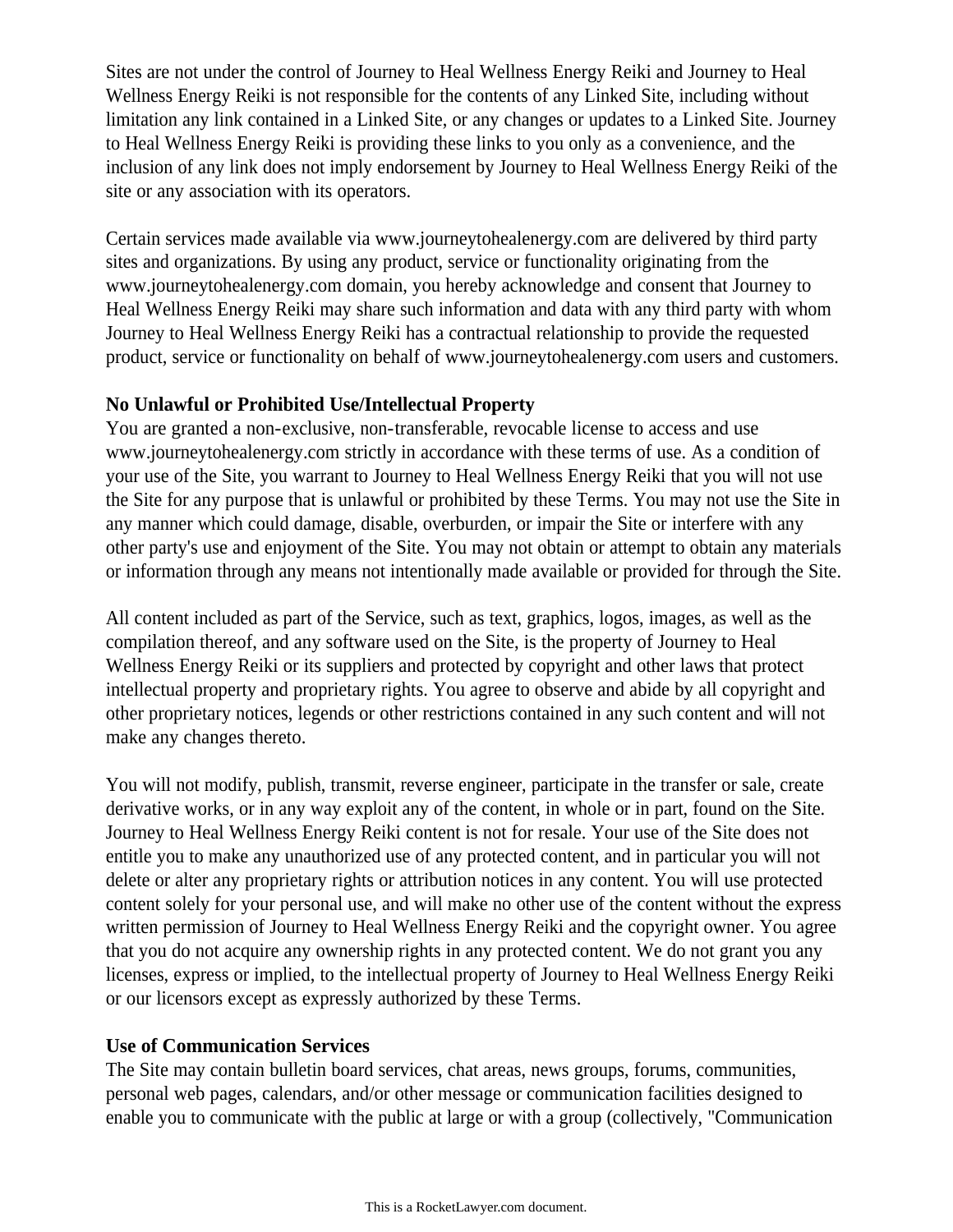Services"). You agree to use the Communication Services only to post, send and receive messages and material that are proper and related to the particular Communication Service.

By way of example, and not as a limitation, you agree that when using a Communication Service, you will not: defame, abuse, harass, stalk, threaten or otherwise violate the legal rights (such as rights of privacy and publicity) of others; publish, post, upload, distribute or disseminate any inappropriate, profane, defamatory, infringing, obscene, indecent or unlawful topic, name, material or information; upload files that contain software or other material protected by intellectual property laws (or by rights of privacy of publicity) unless you own or control the rights thereto or have received all necessary consents; upload files that contain viruses, corrupted files, or any other similar software or programs that may damage the operation of another's computer; advertise or offer to sell or buy any goods or services for any business purpose, unless such Communication Service specifically allows such messages; conduct or forward surveys, contests, pyramid schemes or chain letters; download any file posted by another user of a Communication Service that you know, or reasonably should know, cannot be legally distributed in such manner; falsify or delete any author attributions, legal or other proper notices or proprietary designations or labels of the origin or source of software or other material contained in a file that is uploaded; restrict or inhibit any other user from using and enjoying the Communication Services; violate any code of conduct or other guidelines which may be applicable for any particular Communication Service; harvest or otherwise collect information about others, including e-mail addresses, without their consent; violate any applicable laws or regulations.

Journey to Heal Wellness Energy Reiki has no obligation to monitor the Communication Services. However, Journey to Heal Wellness Energy Reiki reserves the right to review materials posted to a Communication Service and to remove any materials in its sole discretion. Journey to Heal Wellness Energy Reiki reserves the right to terminate your access to any or all of the Communication Services at any time without notice for any reason whatsoever.

Journey to Heal Wellness Energy Reiki reserves the right at all times to disclose any information as necessary to satisfy any applicable law, regulation, legal process or governmental request, or to edit, refuse to post or to remove any information or materials, in whole or in part, in Journey to Heal Wellness Energy Reiki's sole discretion.

Always use caution when giving out any personally identifying information about yourself or your children in any Communication Service. Journey to Heal Wellness Energy Reiki does not control or endorse the content, messages or information found in any Communication Service and, therefore, Journey to Heal Wellness Energy Reiki specifically disclaims any liability with regard to the Communication Services and any actions resulting from your participation in any Communication Service. Managers and hosts are not authorized Journey to Heal Wellness Energy Reiki spokespersons, and their views do not necessarily reflect those of Journey to Heal Wellness Energy Reiki.

Materials uploaded to a Communication Service may be subject to posted limitations on usage, reproduction and/or dissemination. You are responsible for adhering to such limitations if you upload the materials.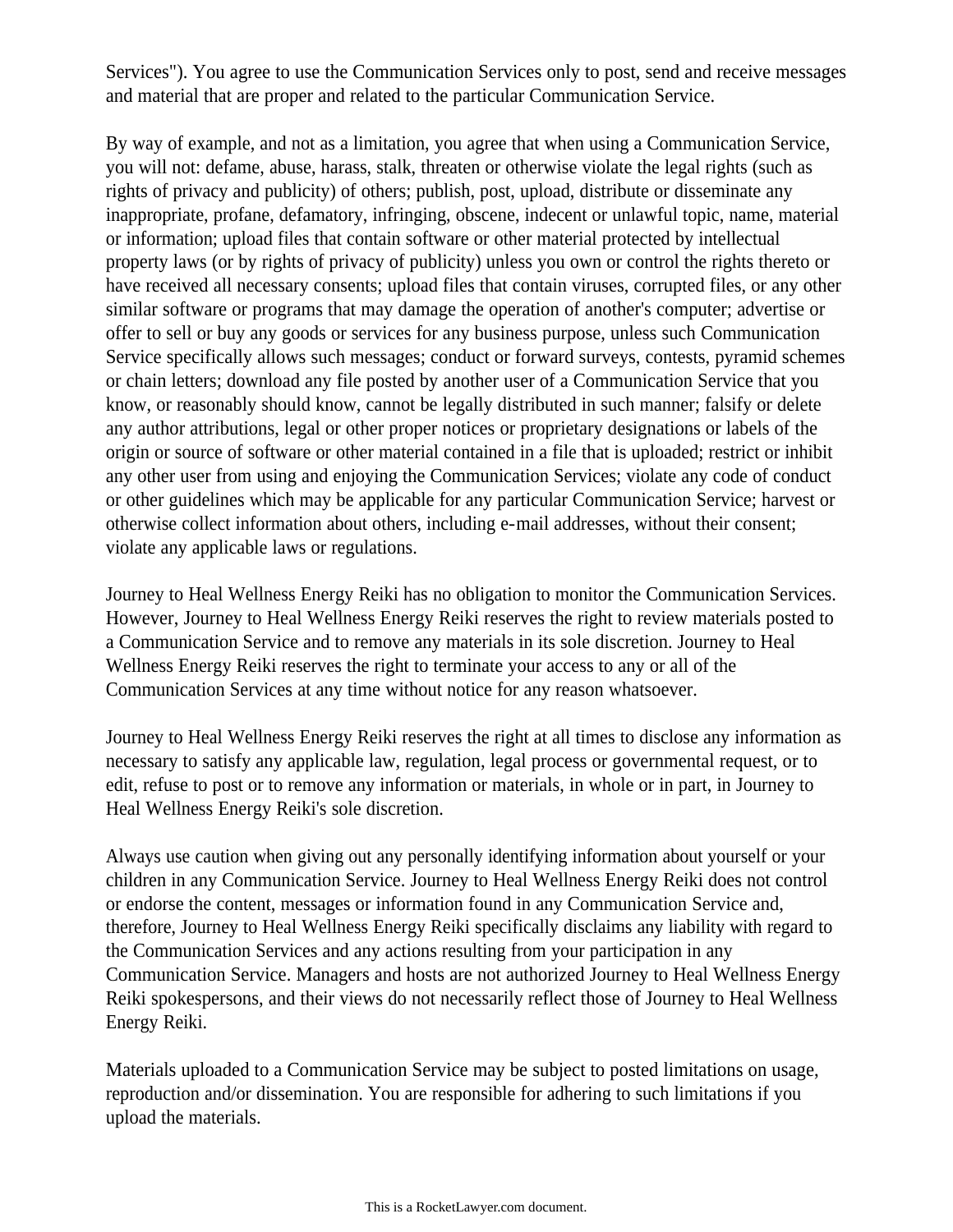# **Materials Provided to www.journeytohealenergy.com or Posted on Any Journey to Heal Wellness Energy Reiki Web Page**

Journey to Heal Wellness Energy Reiki does not claim ownership of the materials you provide to www.journeytohealenergy.com (including feedback and suggestions) or post, upload, input or submit to any Journey to Heal Wellness Energy Reiki Site or our associated services (collectively "Submissions"). However, by posting, uploading, inputting, providing or submitting your Submission you are granting Journey to Heal Wellness Energy Reiki, our affiliated companies and necessary sublicensees permission to use your Submission in connection with the operation of their Internet businesses including, without limitation, the rights to: copy, distribute, transmit, publicly display, publicly perform, reproduce, edit, translate and reformat your Submission; and to publish your name in connection with your Submission.

No compensation will be paid with respect to the use of your Submission, as provided herein. Journey to Heal Wellness Energy Reiki is under no obligation to post or use any Submission you may provide and may remove any Submission at any time in Journey to Heal Wellness Energy Reiki's sole discretion.

By posting, uploading, inputting, providing or submitting your Submission you warrant and represent that you own or otherwise control all of the rights to your Submission as described in this section including, without limitation, all the rights necessary for you to provide, post, upload, input or submit the Submissions.

### **International Users**

The Service is controlled, operated and administered by Journey to Heal Wellness Energy Reiki from our offices within the USA. If you access the Service from a location outside the USA, you are responsible for compliance with all local laws. You agree that you will not use the Journey to Heal Wellness Energy Reiki Content accessed through www.journeytohealenergy.com in any country or in any manner prohibited by any applicable laws, restrictions or regulations.

### **Indemnification**

You agree to indemnify, defend and hold harmless Journey to Heal Wellness Energy Reiki, its officers, directors, employees, agents and third parties, for any losses, costs, liabilities and expenses (including reasonable attorney's fees) relating to or arising out of your use of or inability to use the Site or services, any user postings made by you, your violation of any terms of this Agreement or your violation of any rights of a third party, or your violation of any applicable laws, rules or regulations. Journey to Heal Wellness Energy Reiki reserves the right, at its own cost, to assume the exclusive defense and control of any matter otherwise subject to indemnification by you, in which event you will fully cooperate with Journey to Heal Wellness Energy Reiki in asserting any available defenses.

### **Arbitration**

In the event the parties are not able to resolve any dispute between them arising out of or concerning these Terms and Conditions, or any provisions hereof, whether in contract, tort, or otherwise at law or in equity for damages or any other relief, then such dispute shall be resolved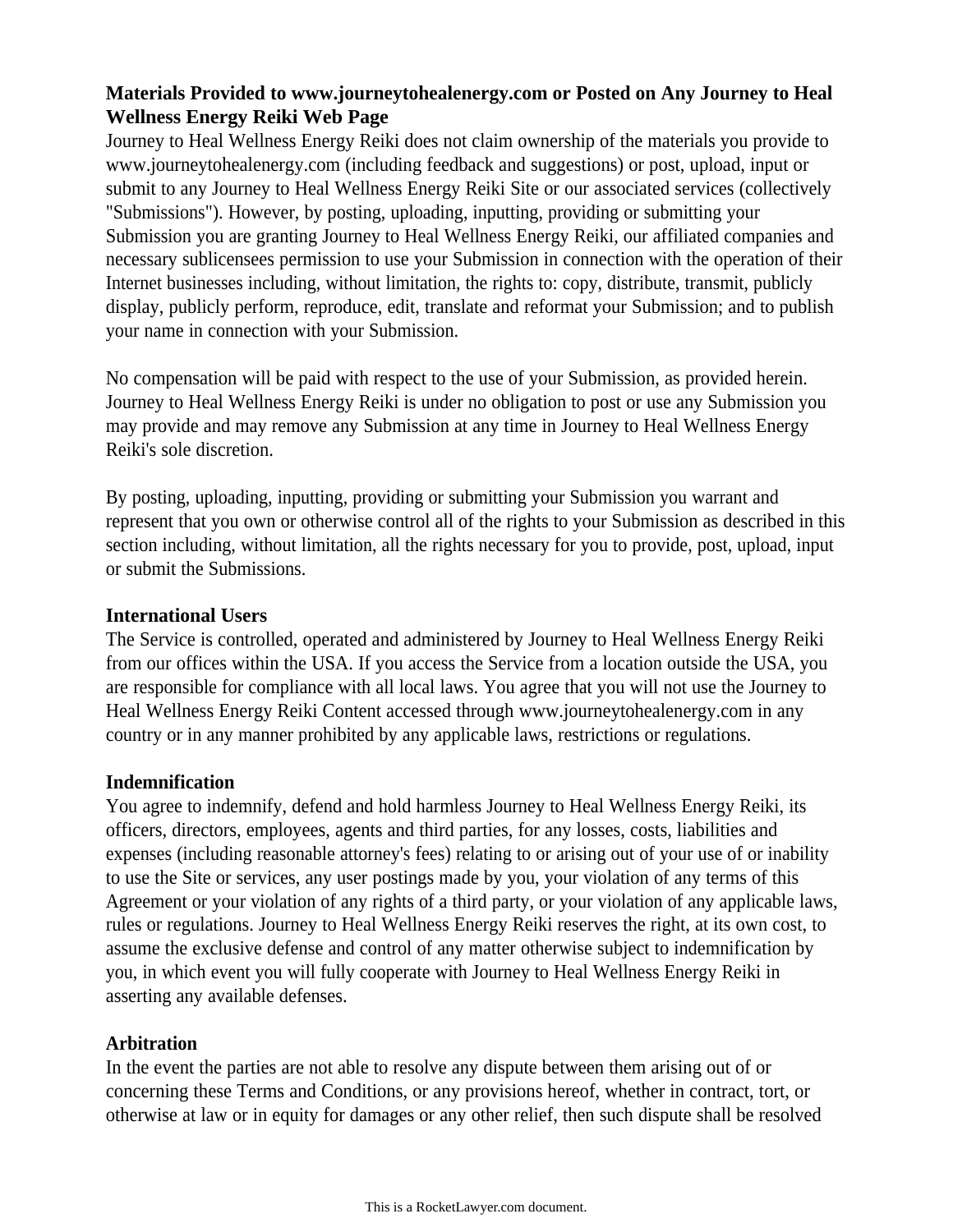only by final and binding arbitration pursuant to the Federal Arbitration Act, conducted by a single neutral arbitrator and administered by the American Arbitration Association, or a similar arbitration service selected by the parties, in a location mutually agreed upon by the parties. The arbitrator's award shall be final, and judgment may be entered upon it in any court having jurisdiction. In the event that any legal or equitable action, proceeding or arbitration arises out of or concerns these Terms and Conditions, the prevailing party shall be entitled to recover its costs and reasonable attorney's fees. The parties agree to arbitrate all disputes and claims in regards to these Terms and Conditions or any disputes arising as a result of these Terms and Conditions, whether directly or indirectly, including Tort claims that are a result of these Terms and Conditions. The parties agree that the Federal Arbitration Act governs the interpretation and enforcement of this provision. The entire dispute, including the scope and enforceability of this arbitration provision shall be determined by the Arbitrator. This arbitration provision shall survive the termination of these Terms and Conditions.

# **Class Action Waiver**

Any arbitration under these Terms and Conditions will take place on an individual basis; class arbitrations and class/representative/collective actions are not permitted. THE PARTIES AGREE THAT A PARTY MAY BRING CLAIMS AGAINST THE OTHER ONLY IN EACH'S INDIVIDUAL CAPACITY, AND NOT AS A PLAINTIFF OR CLASS MEMBER IN ANY PUTATIVE CLASS, COLLECTIVE AND/ OR REPRESENTATIVE PROCEEDING, SUCH AS IN THE FORM OF A PRIVATE ATTORNEY GENERAL ACTION AGAINST THE OTHER. Further, unless both you and Journey to Heal Wellness Energy Reiki agree otherwise, the arbitrator may not consolidate more than one person's claims, and may not otherwise preside over any form of a representative or class proceeding.

# **Liability Disclaimer**

THE INFORMATION, SOFTWARE, PRODUCTS, AND SERVICES INCLUDED IN OR AVAILABLE THROUGH THE SITE MAY INCLUDE INACCURACIES OR TYPOGRAPHICAL ERRORS. CHANGES ARE PERIODICALLY ADDED TO THE INFORMATION HEREIN. JOURNEY TO HEAL WELLNESS ENERGY REIKI AND/OR ITS SUPPLIERS MAY MAKE IMPROVEMENTS AND/OR CHANGES IN THE SITE AT ANY TIME.

JOURNEY TO HEAL WELLNESS ENERGY REIKI AND/OR ITS SUPPLIERS MAKE NO REPRESENTATIONS ABOUT THE SUITABILITY, RELIABILITY, AVAILABILITY, TIMELINESS, AND ACCURACY OF THE INFORMATION, SOFTWARE, PRODUCTS, SERVICES AND RELATED GRAPHICS CONTAINED ON THE SITE FOR ANY PURPOSE. TO THE MAXIMUM EXTENT PERMITTED BY APPLICABLE LAW, ALL SUCH INFORMATION, SOFTWARE, PRODUCTS, SERVICES AND RELATED GRAPHICS ARE PROVIDED "AS IS" WITHOUT WARRANTY OR CONDITION OF ANY KIND. JOURNEY TO HEAL WELLNESS ENERGY REIKI AND/OR ITS SUPPLIERS HEREBY DISCLAIM ALL WARRANTIES AND CONDITIONS WITH REGARD TO THIS INFORMATION, SOFTWARE, PRODUCTS, SERVICES AND RELATED GRAPHICS, INCLUDING ALL IMPLIED WARRANTIES OR CONDITIONS OF MERCHANTABILITY, FITNESS FOR A PARTICULAR PURPOSE, TITLE AND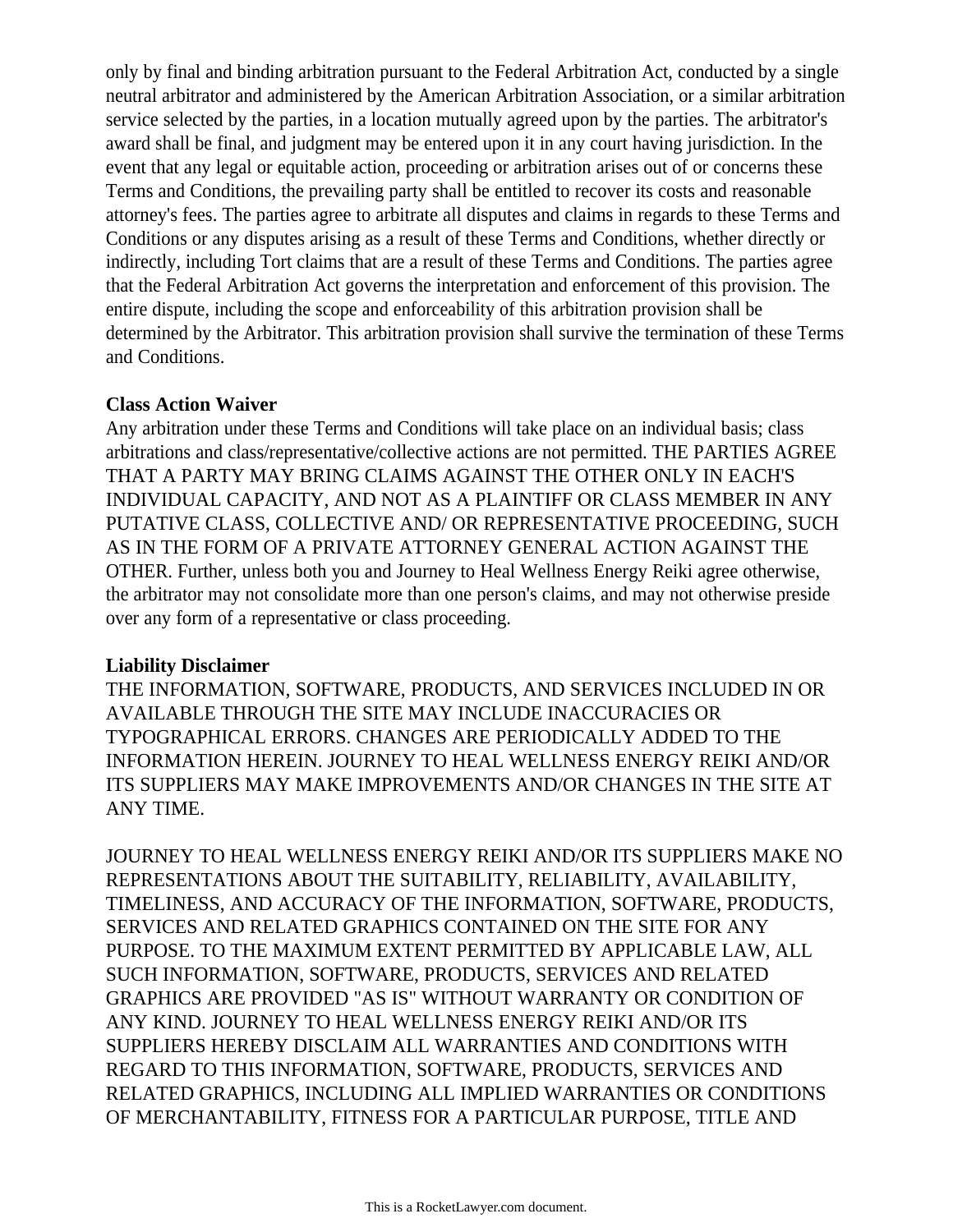TO THE MAXIMUM EXTENT PERMITTED BY APPLICABLE LAW, IN NO EVENT SHALL JOURNEY TO HEAL WELLNESS ENERGY REIKI AND/OR ITS SUPPLIERS BE LIABLE FOR ANY DIRECT, INDIRECT, PUNITIVE, INCIDENTAL, SPECIAL, CONSEQUENTIAL DAMAGES OR ANY DAMAGES WHATSOEVER INCLUDING, WITHOUT LIMITATION, DAMAGES FOR LOSS OF USE, DATA OR PROFITS, ARISING OUT OF OR IN ANY WAY CONNECTED WITH THE USE OR PERFORMANCE OF THE SITE, WITH THE DELAY OR INABILITY TO USE THE SITE OR RELATED SERVICES, THE PROVISION OF OR FAILURE TO PROVIDE SERVICES, OR FOR ANY INFORMATION, SOFTWARE, PRODUCTS, SERVICES AND RELATED GRAPHICS OBTAINED THROUGH THE SITE, OR OTHERWISE ARISING OUT OF THE USE OF THE SITE, WHETHER BASED ON CONTRACT, TORT, NEGLIGENCE, STRICT LIABILITY OR OTHERWISE, EVEN IF JOURNEY TO HEAL WELLNESS ENERGY REIKI OR ANY OF ITS SUPPLIERS HAS BEEN ADVISED OF THE POSSIBILITY OF DAMAGES. BECAUSE SOME STATES/JURISDICTIONS DO NOT ALLOW THE EXCLUSION OR LIMITATION OF LIABILITY FOR CONSEQUENTIAL OR INCIDENTAL DAMAGES, THE ABOVE LIMITATION MAY NOT APPLY TO YOU. IF YOU ARE DISSATISFIED WITH ANY PORTION OF THE SITE, OR WITH ANY OF THESE TERMS OF USE, YOUR SOLE AND EXCLUSIVE REMEDY IS TO DISCONTINUE USING THE SITE.

# **Termination/Access Restriction**

Journey to Heal Wellness Energy Reiki reserves the right, in its sole discretion, to terminate your access to the Site and the related services or any portion thereof at any time, without notice. To the maximum extent permitted by law, this agreement is governed by the laws of the State of Wisconsin and you hereby consent to the exclusive jurisdiction and venue of courts in Wisconsin in all disputes arising out of or relating to the use of the Site. Use of the Site is unauthorized in any jurisdiction that does not give effect to all provisions of these Terms, including, without limitation, this section.

You agree that no joint venture, partnership, employment, or agency relationship exists between you and Journey to Heal Wellness Energy Reiki as a result of this agreement or use of the Site. Journey to Heal Wellness Energy Reiki's performance of this agreement is subject to existing laws and legal process, and nothing contained in this agreement is in derogation of Journey to Heal Wellness Energy Reiki's right to comply with governmental, court and law enforcement requests or requirements relating to your use of the Site or information provided to or gathered by Journey to Heal Wellness Energy Reiki with respect to such use. If any part of this agreement is determined to be invalid or unenforceable pursuant to applicable law including, but not limited to, the warranty disclaimers and liability limitations set forth above, then the invalid or unenforceable provision will be deemed superseded by a valid, enforceable provision that most closely matches the intent of the original provision and the remainder of the agreement shall continue in effect.

Unless otherwise specified herein, this agreement constitutes the entire agreement between the user and Journey to Heal Wellness Energy Reiki with respect to the Site and it supersedes all prior or